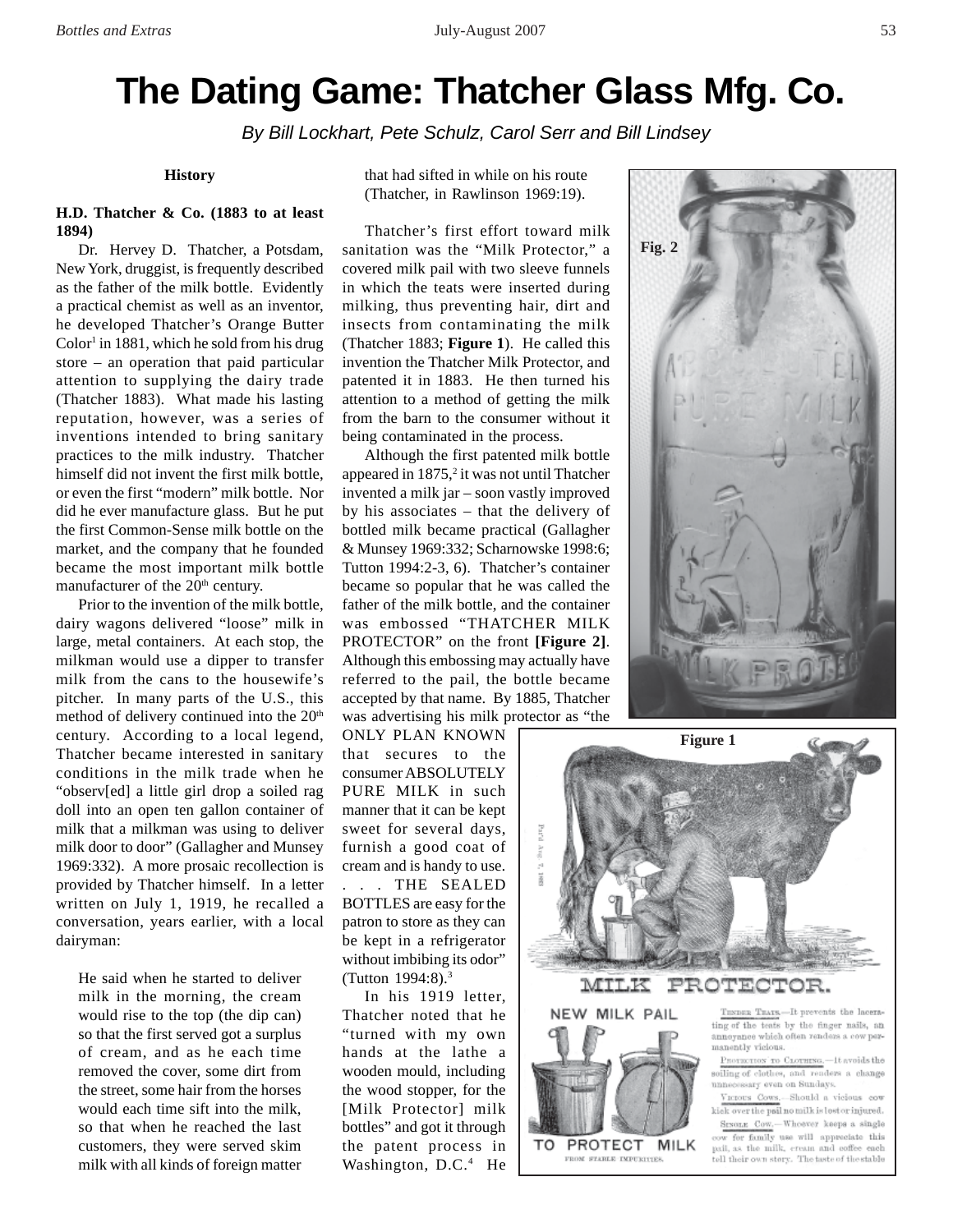personally took the wooden prototype to the Whitall Tatum factory at Millville, New Jersey "and asked them to get out the goods." Thatcher took some bottles home with him and ordered "a quantity" of them to be delivered (Thatcher, in Rawlinson 1969:18-19).

The Milk Protector was originally sealed by a Lightning-style fastener that held a metal lid in place by a wire arrangement that allowed the lid to be tilted off the top of the bottle and replaced to resecure the seal. Thatcher and his partner, Harvey P. Barnhart, also patented a simplified wire and metal arrangement with a domed glass lid on April 27, 1886 (Patent #340,833; **Figure 3**). These were apparently used on subsequent versions of the Milk Protector.

Gallagher (1969:50) suggested that Thatcher patented the "common sense milk jar," which used the cap seat and ligneous disks as a seal, on September 17, 1889. In fact, the actual patent (411,368) for the ligneous disk sealer was registered by his associates, Harvey P. Barnhart and Samuel L. Barnhart **[Figure 4]**. 5 The Barnharts noted that their invention was intended for:

bottles used by milk dealers in delivering milk to consumers, the bottles being left with the consumer and returned to the dealer after the contents have been used, the bottle being thus of necessity repeatedly washed and refilled. To this end it must be capable of easy filling and emptying and devised particularly with a view to ease and certainty of thorough cleansing (Patent 411,368).

The inventors thoroughly discredited the metal and glass lids in use at the time and suggested that their invention would solve the inherent cleaning problems with the earlier closures **[Figure 5]**. They suggested instead a "thin wafer-like disk or cap" that would seal on "an offset or shoulder . . . to form a seat for the disk" inside the neck of the bottle **[Figure 6]**. The "ligneous disk" was to be made from "clean tasteless inodorous white soft wood" that was "then immersed in boiling paraffin to thoroughly impregnate the grain" (Patent 411,368). By at least 1895, Thatcher advertised these bottles as the "Common-Sense Milk Bottle" (*Cultivator and Country Gentleman* 1895), although that term was not included on the patent document.



According to Scharnowske (1998:1), the initial company was called H.D. Thatcher & Co., in business from 1883 to ca. 1885. Milk jars were only marketed to a single dealer in each town and only then if the dairy also bought the Thatcher Milk Protector (pails). Although a new corporation began ca. 1889 (see below) H.D. Thatcher & Co. actually continued to operate in some form. The company registered trademark 24,338 on March 13, 1894. The actual termination date for the company is currently unknown.

#### **Thatcher Mfg. Co. (ca. 1889-1946)**

Thatcher incorporated the Thatcher Manufacturing Co., a New York corporation, in 1889 (Moody 1921:615). The corporation was evidently created to manufacture milk bottle caps and other Thatcher products, especially Orange Butter Color, which it did for two decades (*Hoard's Dairyman* 1908). It also sold the milk bottles, which were actually manufactured for Thatcher by Whitall Tatum & Co., Millville, New Jersey (Rawlinson 1970:19, 22). The future, however, lay entirely with the milk bottles, and it was not Dr. Thatcher who was to take the company in that direction.

At the turn of the century, control of the corporation was purchased by Francis E. Baldwin and a group of investors.<sup>6</sup> Baldwin – in prior business life, a lawyer – took direct control in 1902, and soon turned the floundering company into an efficient and profitable operation. In June, 1903, Baldwin heard about the Owens automatic bottle machine and determined to investigate it as the means of producing milk bottles directly. A few months later, he saw the machine in operation at Toledo. He was so impressed that he closed a contract for the exclusive use of the machine for milk bottles. The contract required liberal financing and it was not until a year later, or in September, 1904, that he had sufficient funds for a factory and to pay the Owens people as well. A factory building was at once erected in Kane, Pennsylvania. (Glass Container 1927:38).

The Kane operation was variously listed as the Kane Milk Bottle Co. or the Baldwin-Travis Glass Co. In any case, the plant was intended – at least initially – as a separate entity that would manufacture bottles to be distributed by Thatcher. The reason was clearly that the Thatcher stockholders were leery of the huge capital investment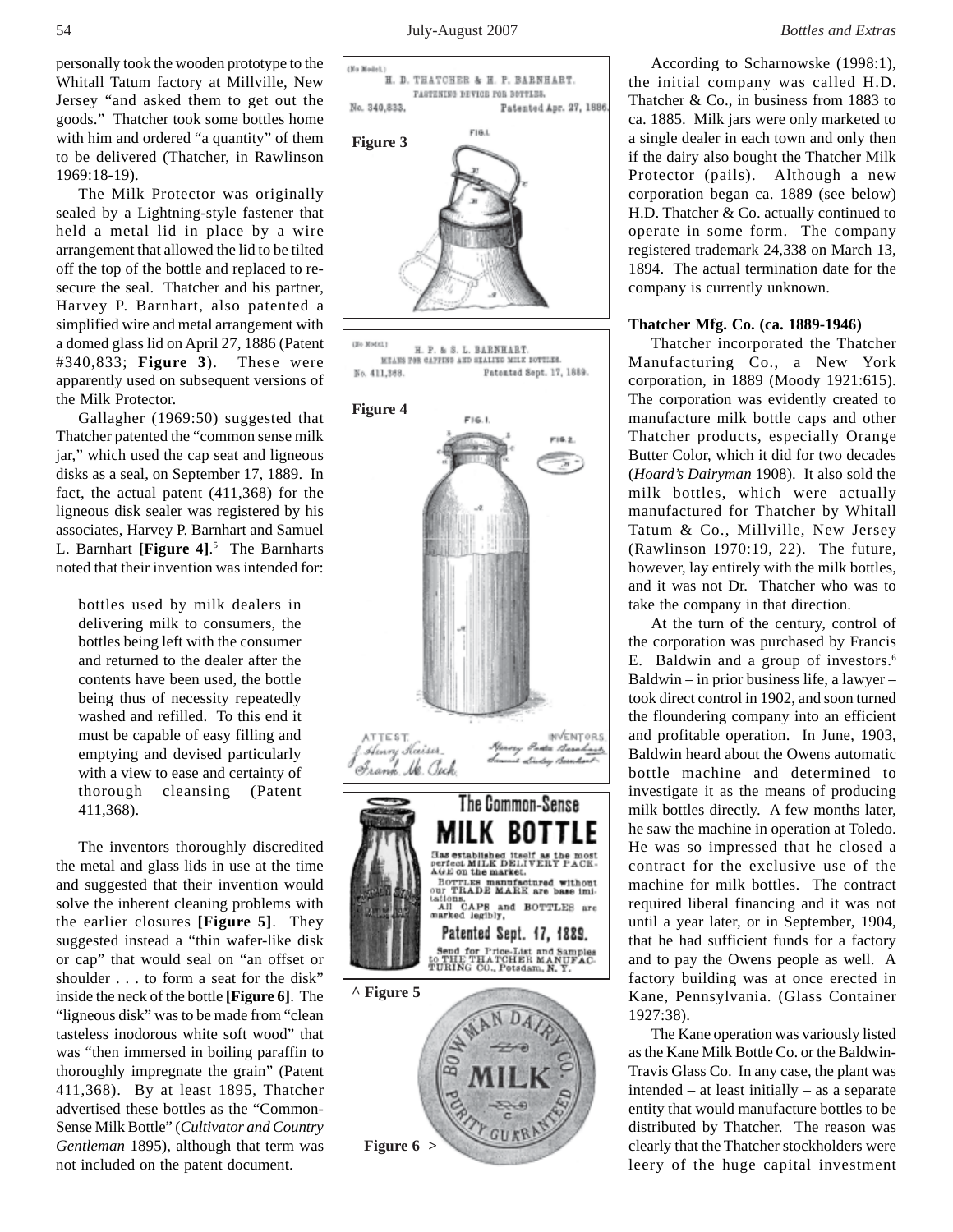#### *Bottles and Extras* July-August 2007 55

necessary, so hard on the heels of the company's new-found stability (*National Glass Budget* 1904; American Glass Review 1934:167). The principals were Baldwin and H. E. Travis, and it was as Baldwin-Travis that the company secured the license from Owens on September 16, 1904:

It seems that a Francis E. Baldwin, who was both the president and treasurer of Thatcher, had intended that Baldwin-Travis . . . would make the bottles which Thatcher would sell. As the National Glass Budget predicted on November 19, 1904, the two companies soon combined under the Thatcher name. H. E. Travis, with whom Baldwin had associated to obtain the Owens license, was a practical glass manufacturer who had been superintendent at the Fidelity Glass Company in 1903 and who later established his own plant and made milk bottles by hand process (Scoville 1948:104-105).7

If it was intended that Travis' experience as a practical glass maker would ensure the successful inauguration of the new factory, that proved not to be the case. The installation was plagued with problems from the outset. According to J. A. Arrandale, a longtime Thatcher employee, "The first year of their glass making experience was somewhat of a nightmare. It was almost a complete failure. They had made virtually millions of bottles, none of which were commercial" (Arrandale, in Rawlinson 1969:22-23).

The Owens machine was a new technology, being tried on a new type of bottle for the first time, and no one had the understanding to bring the machines into effective production. It was only when Baldwin hired R. W. Niver, a young engineer, that the company was able to begin successful operation. It is not altogether clear when this occurred, but since they were not yet in production in March, 1905, the earliest possible date for the beginning of commercial bottle manufacture by Thatcher would be later in that year (Rawlinson 1969:22-23; *National Glass Budget* 1905).

Thatcher stressed the quality of what the ads called "the Thatcher method" (actually improvements created by the Owens machine). The ads noted structural improvements, especially "uniform thickness" of the glass, claiming that a Thatcher bottle "breaks less readliy than the ordinary milk bottles." The ads also stressed the "accurate capacity" of Thatcher bottles, a leap in quality that handmade bottles simply could not match (e.g., *Milk Dealer* 1912; **Figure 7**).

Meanwhile, Baldwin had already moved to merge the Baldwin-Travis operation with Thatcher. Not surprisingly, the union was opposed by some of the Thatcher shareholders, who unsuccessfully sought an injunction to block the merger. It is notable that Thatcher at that time was capitalized at \$50,000 and Baldwin-Travis at \$1,500,000 (*Syracuse Herald* 1905). Given the problems with the Owens machines, the investors' concerns were predictable. But with success at Kane, Thatcher entered a new and successful era.

Thatcher expanded in 1908, building a second plant at Ottawa, Illinois, but it soon moved to Streator, Illinois, because of a nearby fuel source. In 1912, a third plant was opened at Elmira, New York, where the main office had been moved at the end of 1904 (Toulouse 1971:496-498; *National Glass Budget* 1904).

In 1909, the "Thatcher-Baldwin Co." was listed as having four Owens machines, all in Kane, Pennsylvania. The Kane plant still



four new Owens machines were to go to a new Thatcher plant in New Jersey the next year, but these were apparently deferred to the Elmira plant. By 1913, Thatcher was listed as manufacturing "fruit jars and milk"<sup>8</sup> bottles using the Owens machine and six continuous tanks. The following year the Elmira, Streator and Kane plants were each listed as having four machines, all making "milk jars." The most detailed inventory of Thatcher's Owens machines is from late 1916, when Kane and Streator each had four 6-arm machines, while Elmira had four 6-arm and two 10 arm machines (Hayes 1909:1; *National Glass Budget* 1910a:1; *Journal of Industrial and Engineering Chemistry* 1913:954; 1914:864; *Milk Dealer* 1916; Palmer et al. 1917:213).

The largest expansion in Thatcher history occurred in 1920, when Baldwin negotiated the purchase of four rival companies: Essex Glass Co. (factories at Dunkirk, New York, Mt. Vernon, Ohio and Parkersburg, West Virginia), Travis Glass Co. (Cedar Grove and Clarksburg, West Virginia), Lockport Glass Co. (Lockport, New York), the Woodbury Glass Co. (Winchester, Indiana), and the milk bottle business and Hartford-Fairmont (later Hartford-Empire) machine and license of J. T. & A. Hamilton Co. of Pittsburgh. Although the deal allowed Thatcher to take over much of its competition, the real objective was to acquire exclusive rights to the new Hartford-Empire machines for milk bottles, then held by the acquired companies. To arrange for the \$3,000,000 acquisition, Baldwin negotiated substantial loans from E. D. Libby and other investors. He then took Thatcher public, offering \$2,000,000 worth of bonds to cover the purchases (Moody 1921:615; 1924:1010; *Glass Container* 1927:42, 44; *New York*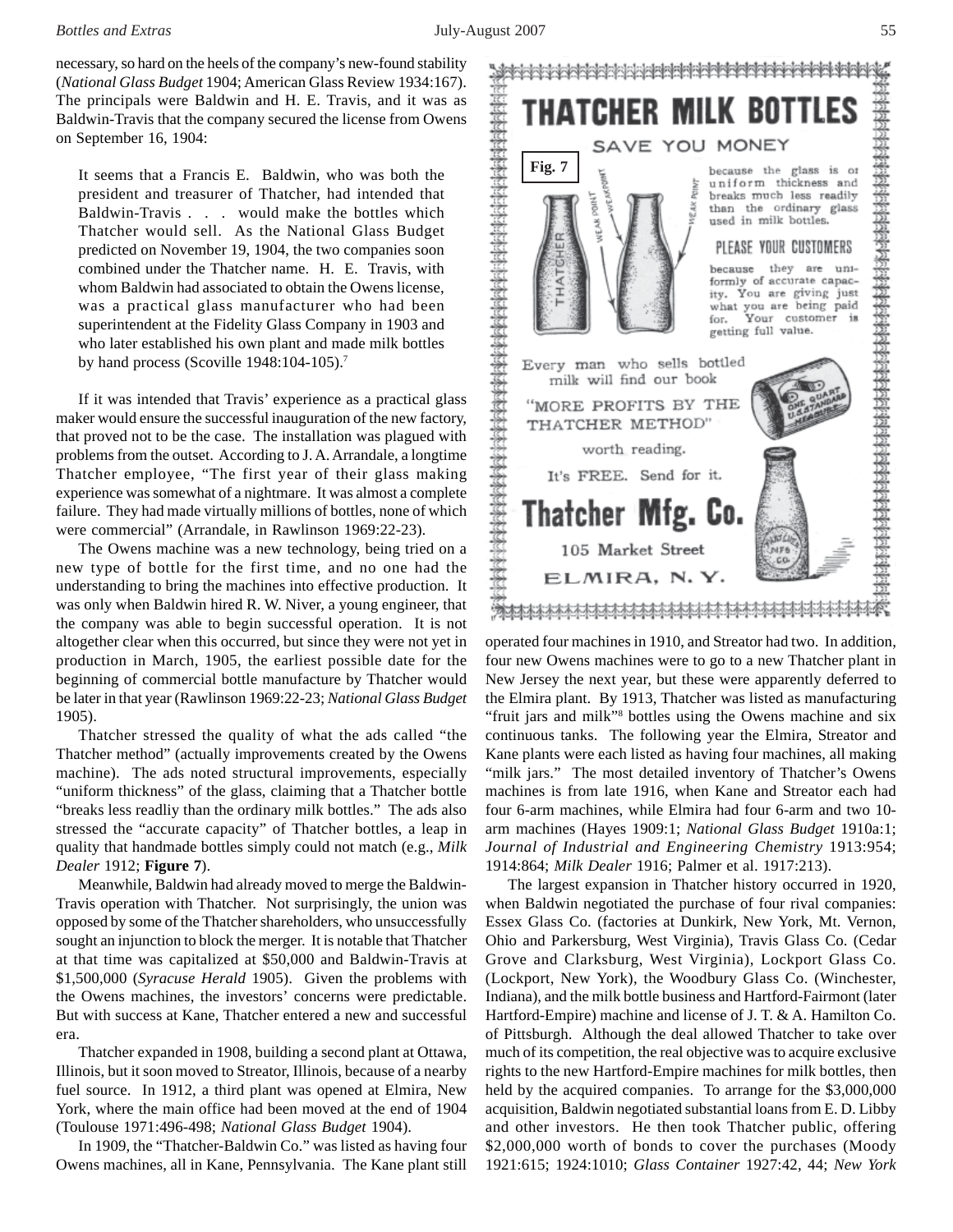#### *Times* 1920).

Thatcher was clearly in transition from relying on Owens machines to the more user-friendly press-and-blow machines. Soon, the Owens machines were no longer used for milk bottle manufacture. Empirical evidence suggests that Owens machines were mostly eliminated by 1925, the last date code we have found on an Owens-made bottle with a Thatcher logo.

The dramatic 1920 expansion, however, attracted the attention of the Federal Trade Commission, and it began an investigation of the transactions. In 1923, it held that the stock transfers involved (the basis for the acquisitions) were conducted to materially reduce competition and were thus unlawfully acquired. Thatcher was therefore ordered to divest itself of the Essex, Lockport, Travis and Woodbury properties. Thatcher appealed this ruling to the district court, but lost. Thatcher then appealed to the Supreme Court, which in 1926 ruled that while the stock was illegally acquired, the FTC had no authority to order the company to divest itself of material property. The divestment order was consequently moot (272 U.S. 554; *Yale Law Review* 1934).

Thatcher meanwhile had closed the Kane, Mt. Vernon, Clarksburg and Winchester factories between 1923 and 1926. The company later closed the Parkersburg and Dunkirk plants, but, in 1933, it acquired the Peerless Glass Co. with a factory in Long Island City, New York (Toulouse 1971).

For bottle collectors, probably the most interesting development of the 1930s was the introduction of applied color labels. This labeling technique – called "pyroglazing" by Thatcher – was reportedly "demonstrated" by the company in 1932 **[Figure 8]**. Their first ads for the process, and presumably it's first appearance on their bottles, was in March, 1934 (*Food Industries* 1935:117; *Milk Dealer* 1934; *Milk Plant Monthly* 1934).

The most significant development for the company in this era, however, followed from its 1935 acquisition of the capital stock of the Olean Glass Co., Olean, New York. Thatcher control of this plant initially seemed of little note, since the company announced that the Olean operation would continue to manufacture "containers for beer, carbonated beverages, cider, foodstuffs, oils, polishes, proprietary medicines and vinegars" (*Glass Packer* 1935:574). This opened up an entirely new

venue for Thatcher. However, the Olean plant retained its own identity until Thatcher acquired complete ownership in 1943. Olean became a division of Thatcher effective Jan. 1, 1944 (*Olean Times Herald* 1943; *Wall Street Journal* 1944).

Thatcher's acquisition of Olean was part of a plan to diversify the company, long dependent on milk bottles as its only product. Franklin B. Pollack was a man of vision in the Thatcher hierarchy. Along with some associates, Pollack began buying Thatcher stock in 1943, until his group had acquired a working control of the firm (20% of the stock). At that point, they began revising the Thatcher procedure to diversify (Abele 1960). Thatcher began advertising non-milk bottles in 1944 (*Food Packer* 1944:57).

As part of a revamping of the Olean plant in 1944, Thatcher installed "equipment for the manufacture of amber beer bottles" (Gingold 1945:11; **Figure 9**). By the end of the first year, Thatcher had "turned out millions of beer bottles including Steinies, Export and One-Ways, the new single trip bottle." The company even planned to renovate part of its Streator, Illinois, factory for beer bottle manufacture.

#### **Thatcher Glass Mfg. Co. (1946-1966)**

The company changed its name to Thatcher Glass Manufacturing Co. Inc. in 1946 (*Wall Street Journal* 1946). The company moved its corporate headquarters from Elmira to New York City in 1957. By

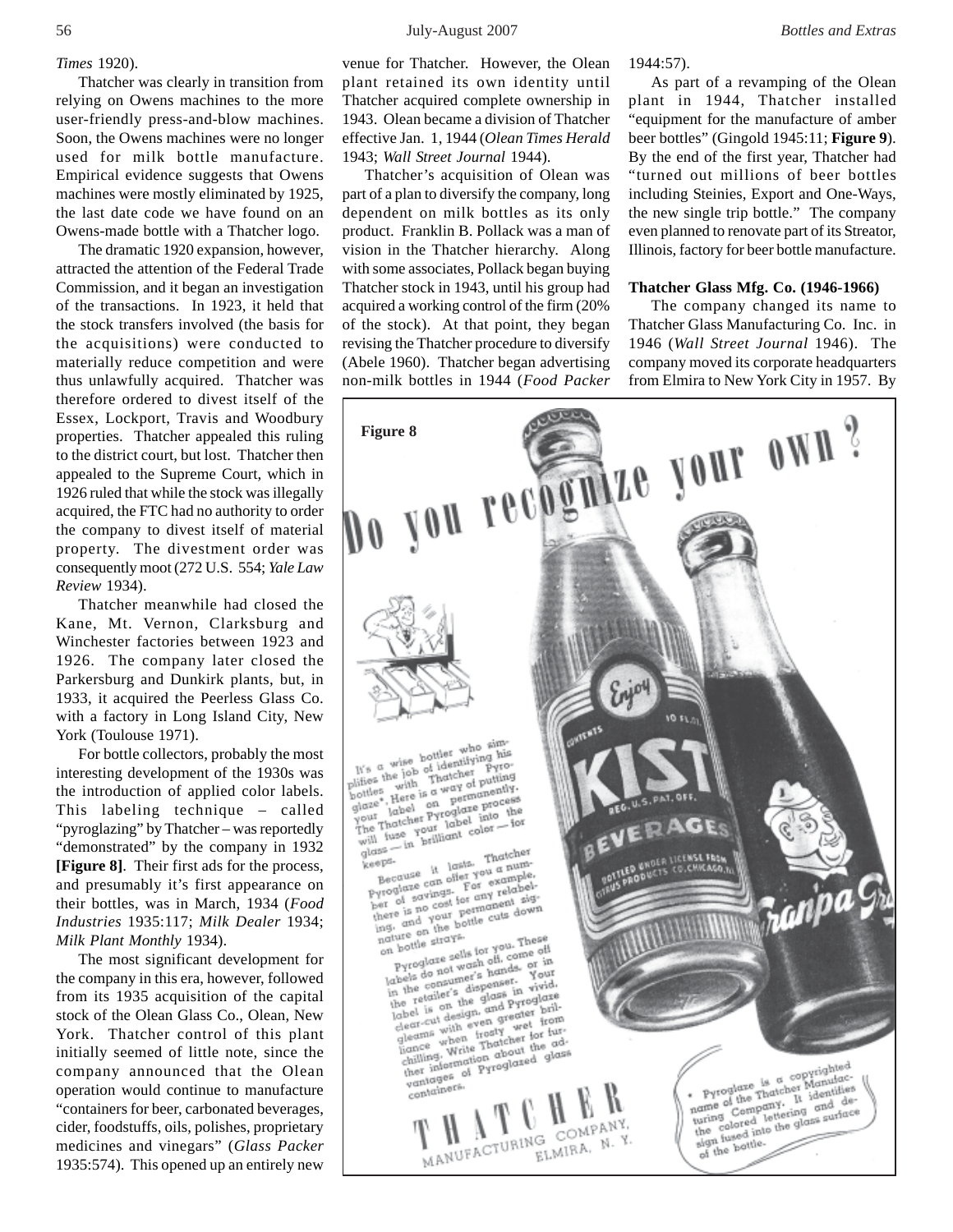

1960, Thatcher became one of the driving forces behind the push toward non-returnable bottle use in the soft drink industry, and it ranked  $5<sup>th</sup>$  in the glass container industry – behind Owens-Illinois, Hazel-Atlas, Anchor-Hocking, and Brockway (Abele 1960).

# **Thatcher Glass Mfg. Co. (1966-1981) Thatcher Glass Corp. (1981-1985)**

In 1966 Thatcher was acquired by Rexall Drug & Chemical Co. (later Dart Industries, then Dart & Kraft Inc.), of which it became a division. It was sold in 1981 to Dominick & Dominick (*Wall Street Journal* 1966; 1981). Thereafter it operated as the Thatcher Glass Corp.

Thatcher declared bankruptcy at the end of 1985, and Diamond-Bathurst, Inc. acquired its remaining assets (Barlett & Steele 1992; Owen-Illinois 2001).

# **Bottles & Marks**

### **H.D.T. & CO. POTSDAM, N.Y. (1884-1889)**

This mark was embossed in a plate mold on the reverse side of one of the early Thatcher Milk Protector bottles. Although these early bottles were made by Whitall Tatum & Co., Thatcher's initials were included from ca. 1883 to ca. 1885 (Scharnowske 1998:1; Tutton [1997]:6). Potsdam, New York, was Thatcher's earliest location and was not a glass factory.

We feel a date range of ca. 1884 to 1889 is more likely. Thatcher's letter (discussed above) implied that he took his prototype bottle to Whitall-Tatum in 1884, making that the earliest possible year of production. In 1889, the bottle section of the business transferred to the Thatcher Mfg. Co.

# **THE THATCHER MANUFACTURING COMPANY (1905- 1909)**

Knipp (1990:4) showed a rubbing of this mark from a bottle in his collection. He stated that he believed the bottle to have been made "c. 1905, early in the Thatcher

manufacturing history, by virtue of their being machine made with very shallow cap seats and tin tops." The mark consisted of "THE THATCHER MANUFACTURING" in an arch and "COMPANY" in an inverted arch, to form a complete circle around the edge of the base **[Figure 10]**. The bottle was almost certainly made



during the pre-date-code era of Thatcher machine manufacture: 1905-1909.

#### **THATCHER MF'G CO. (1905-1909)**

A milk bottle offered on an eBay auction was embossed on the base THATCHER MF'G CO. (arch) / 7 / {illegible two-digit code}.

An obvious Owens scar encircled the base of the letters **[Figure 11]**. Although we currently know little about the mark, it was used during the Owens machine period of Thatcher. Since the lower two digits are illegible, we cannot tell if they were date codes. However, the marking is similar to one discussed below that was embossed with an "8" in the center



**Figure 11**

and may be from the same era. It is even possible that the "7" and "8s" are early Thatcher date codes for 1907 and 1908. This mark was probably used between 1905 and 1909.

#### **THATCHER MF'G CO. POTSDAM, N.Y. (1889-1905)**

According to Giarde (1980:112-114), this mark was used "possibly 1880's-1890's." This would indicate bottles made for Thatcher by Whitall Tatum & Co.; Thatcher did not actually manufacture bottles until 1905. Giarde (1980:116) noted that dating Thatcher bottles was "an extremely inexact undertaking on bottles made before 1920" and admitted that he had made "no visual confirmation" of this mark.

Scharnowske (1998:1-2), however, noted the use of the mark (always with POTSDAM, N.Y.) on at least three variations of the Thatcher Milk Protector in both quart and pint sizes. Some of these were also marked PAT. SEPT. 17, 1889, or with abbreviations for the year (on Common Sense milk bottles). Scharnowske dated the bottles without the patent date from 1885 to 1889. Although he offered no date range for the later bottles, all we have seen were mouth blown, thereby predating 1906.

#### **T.M'F'G.Co. (ca. 1890-1919)**

Giarde (1980:112) dated this mark from the 1890s to ca. 1917. As mentioned above, these early marks are difficult to date. However, Giarde (1980:117) also stated that most bottles fit into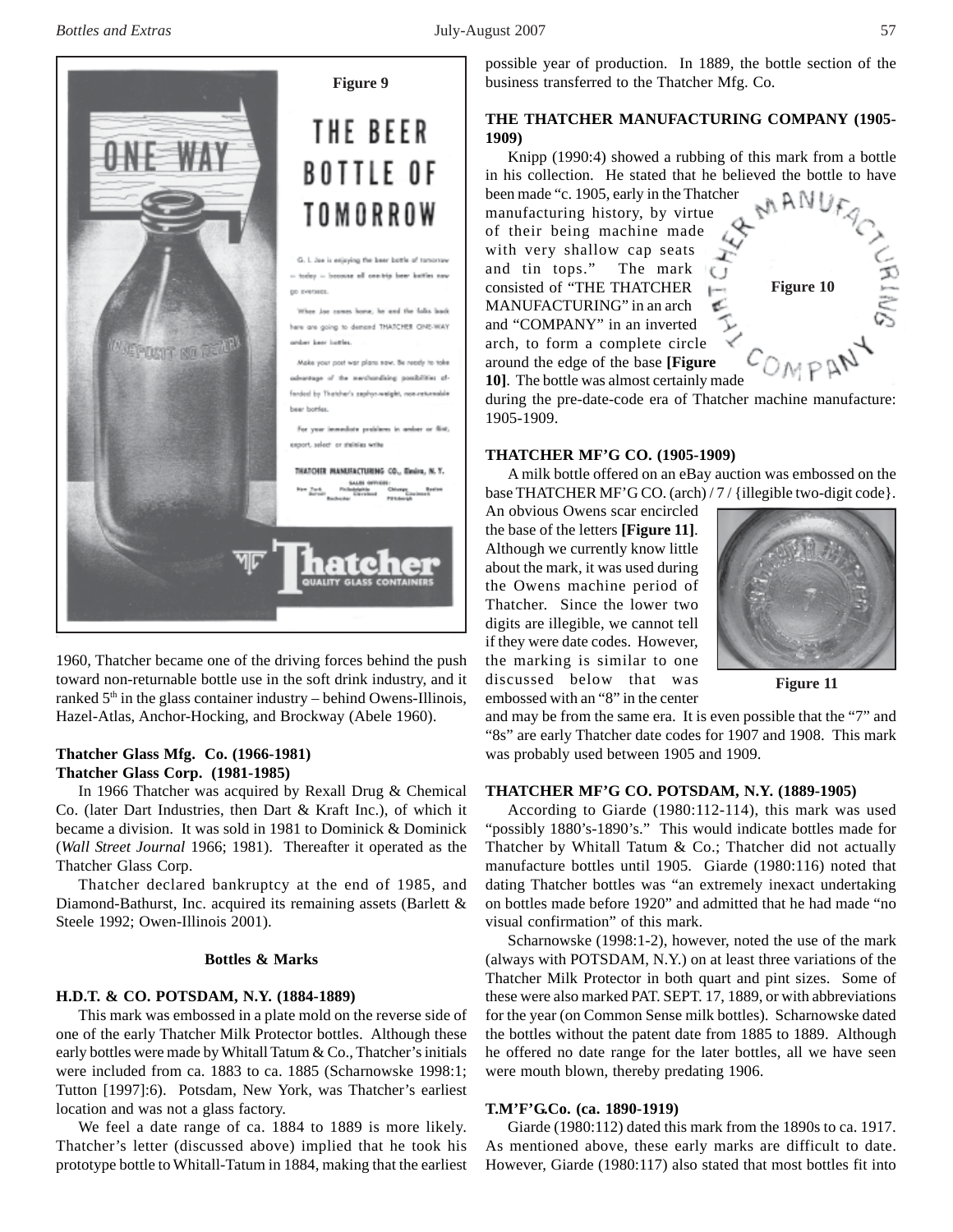Kane plant in 1905. The inverted arch variation with an "8" in the center was probably used during the 1905-1909 period,

the 1889-1914 period, but dated bottles are as late as 1919. The only Thatcher ad we have seen that mentions this mark is from October 1916. It refers to "Milk bottles with the 'T.Mfg.Co.' on the bottom" (*Milk Dealer* 1916b). Note that this logo has a large temporal overlap with the next mark below. All T.'F'G.Co. marks are found on bottle bases.

This mark appeared in three configurations that we can confirm:

1. T. M'F'G Co. (arch) / PAT. SEPT.  $17<sup>TH</sup>$  1889 (inverted arch) – mouth-blown bottles; the "o" in "Co" can be either capital or lower case **[Figure 12]**

2. T. M'F'G Co. PAT. SEPT. 17TH 1889 in a complete circle around the outside edge of the base – mouth-blown bottles; lower case "o" in "Co"

3. T. M'F'G CO horizontally across the base – Owens scar **[Figure 13]**

Date codes accompany most but not all of the #3 configuration. In all cases we have observed or have seen reported, the date code is embossed below the logo. Since the Owens scar sometimes distorted the logo, it is frequently difficult to distinguish this mark from the one without the apostrophes (discussed below). The authors have seen date codes accompanying the horizontal variation (#3) of this mark ranging from "10" (1910) to "18" (1918), although these, too, were often distorted by the Owens scar. Giarde added a reported date code of "19" (1919).

#### **T.MFG.Co. (ca. 1900-1925)**

According to Giarde (1980:112), this mark was used from ca. 1910 to 1924. This form and the T M'F'G.Co. logo described above are very similar and are frequently difficult to distinguish because of weak strikes of the mark and/or distortion because of the Owens scars. Although this is not obvious from his text, Giarde's dating is primarily based on date codes. This mark is found in at least three configurations.

1. T.MFG.CO. (arch) / S / PAT. SEPT. 17<sup>TH</sup> 1889 (inverted arch) on an apparently mouth-blown bottle (eBay; **Figure 14**)

2. T.MFG.CO. (inverted arch) with "8" in the center, Owens scar. (eBay; **Figure 15**)

3. T.MFG.CO. embossed horizontally across the center of the base with Owens scar **[Figure 16] Fig 17 >**

Certainly, the mouth-blown bottles were made prior to the Owens production by the **Fig. 13** and the "8" may even have been a date code for 1908. Another bottle with a similar or identical mark was described on eBay. Although we have only seen date codes placed below the logo on the Owens-scarred bottles, sellers on eBay have reported date codes above the logo. Reported and observed date codes range from 1911 to 1925 (the latter bottle in the collection of one of the authors). One bottle listed on eBay was embossed 17 above the logo and 11 below it. Albert Morin (personal communication

2/19/2007) has a milk bottle embossed "T MFG CO" with date code of "09." Another milk bottle in his collection has an acidetched Massachusetts seal date coded "1908" along with the "T MFG CO" mark on the base but no accompanying Thatcher date code. This makes 1909 the year of probable adoption for date codes, likely late in the year. The totaled information suggests a use range of date-coded marks from 1909 to 1925. However, the use of the mark on at least one mouth-blown bottle suggests that the mark was first used prior to the adoption of Owens machine. Since mouth-blown bottles with the mark are unusual, they were probably only used for a short time prior to machine adoption. We have selected an arbitrary date of ca. 1900 for the probable earliest use on mouthblown bottles.

### **TMC (1920-1924)**

Giarde (1980:112) dated this mark in the early 1920s. Because of inconsistent date code usage, the TMC marks are sometimes difficult to date, but this was the most common mark used

from ca. 1920-1923. All examples of this mark that we have observed lacked punctuation. The logo was embossed variously on the front heel, back heel, base, or both heelmark and basemark on the same bottle **[Figures 17 and 18]**. Although numbers that cannot be date codes (e.g., 11 or 63) appear in





**Figure 12**

**Figure 14 Figure 15**



**Figure 16**

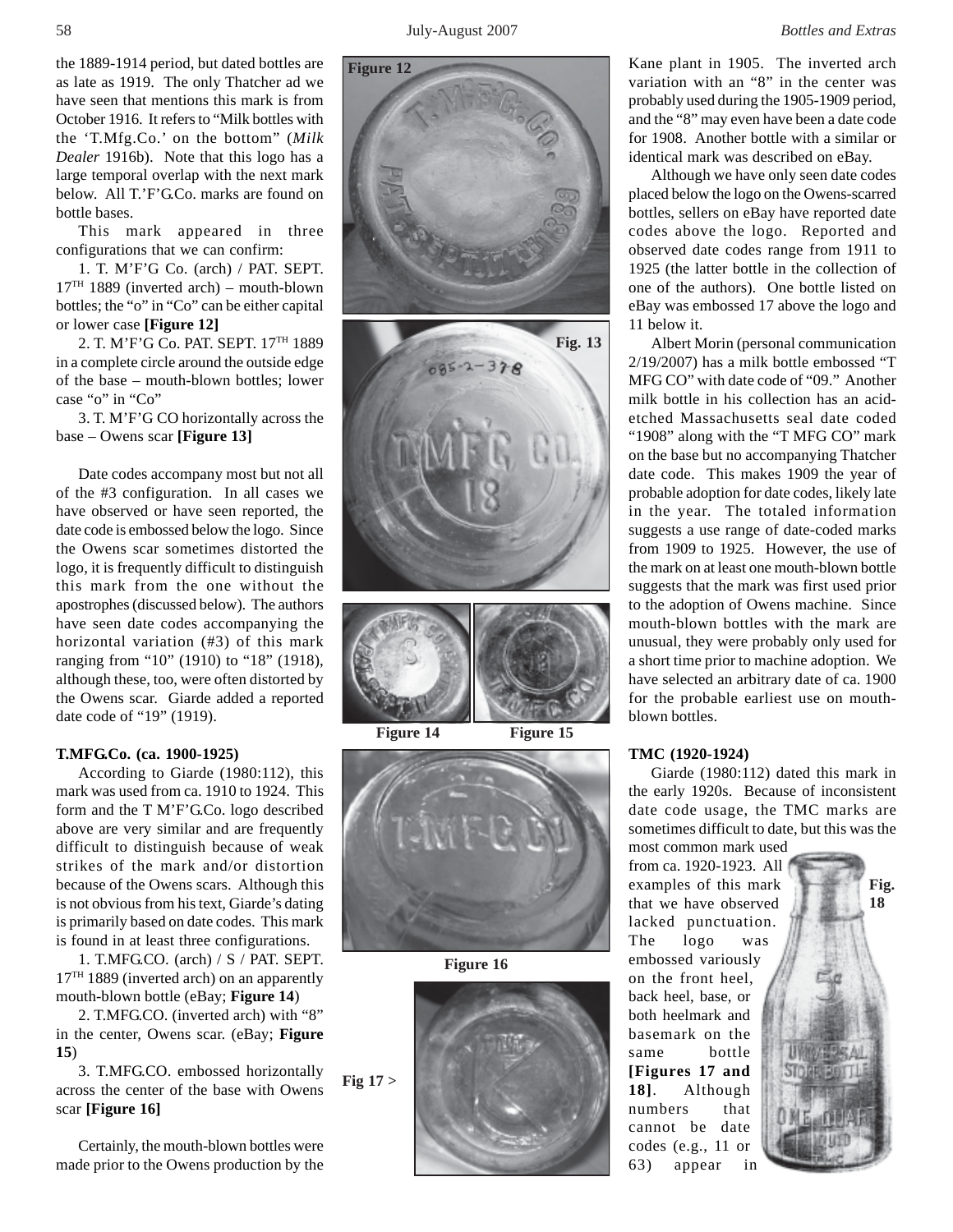conjunction with the mark, we have also recorded date codes of 21-24. Although most the bottles reported were machine made with ejection (valve) marks on the bases, we have observed two with the TMC logo and an Owens scar, both on the base. Although most Thatcher ads of this period depict bottles without showing the marks, an exception occurred in October, 1922, when a bottle was illustrated with this mark on the front heel (*Milk Dealer* 1922).

Ejection or valve scars (also frequently called marks) are found on the base of bottles made by the press-and-blow method. In this method, the first step entails the dropping of a gob of glass into the parison mold and pressing it with a plunger to form the finish of the bottle as well as creating a hollow to allow the second stage to work. The parison is ejected from the mold by a valve or ejection rod, which leaves a small circular scar on the base of the completed milk bottle. The second stage moves the parison to the final mold where compressed air blows the bottle into its completed shape.

To alleviate any doubts that this was an intermediate mark, it appeared in conjunction with the mark that preceded it. On one bottle, the TMC logo was embossed on the heel with T MFG CO. / 21 on the base. The T MFG CO. logo was still in use until 1925 (see above), although it was being phased out in favor of the TMC mark. This combined mark suggests, however, that the TMC logo was in use by 1921. In 1923, the TMC mark was used along with the MTC logo that was adopted at the end of the TMC mark usage (Giarde 1980:117). With a single exception, the TMC mark appeared horizontally on all logos we have seen. The exception was in an inverted arch on a base we observed.

This sort of mark mixing was not unusual. Molds were made in three parts (not including the finish, which could consist of multiple parts): two side pieces and a baseplate. Since the bottles were made to uniform dimensions (at least where the baseplate joined the side pieces), each part of the mold was used until it wore out. Occasionally, a baseplate with an old logo would still be used, often in conjunction with a newer mark on another part of the bottle – after the older logo had discontinued.

This timing fits perfectly with Thatcher's acquisition of several former competitors in 1920. Since part of the reason for the massive purchases was to

acquire the use of the press-and-blow machines, the appearance of the TMC mark on press-and-blow bottles at this time is one of the most intuitive changes we have found.

Some of the TMC marks are embossed on the heels of bottles that have Massachusetts "E" and "L" shoulder seals. Along with the "T" seal for Massachusetts, Thatcher also used the "L" and "E" seals after the acquisition of Lockport and Essex in 1920 (Brad Blodgett, personal communication 1/25/2007). These were probably only used until the molds for them wore out, although Thatcher certainly acquired rights to the logos along with the companies.

### **TMCo or TMC Co**

Although this mark was not recorded by Giarde, and we have not seen an example, it was reported on two different eBay auctions. In one case, a seller described a bottle with T M C on the back heel and T M Co. 22 on the base. Another seller reported a mark of TMC 11 on the heel and TMC Co on the base. Although both of these are probably mistaken readings, either or both could be engravers' errors.

# $MTC$  [rectangular] (1923-1949+)

Giarde (1980:112, 116-117) dated this mark 1923-1949. This was the first mark with what he called regular usage and was the dominant mark from 1923 to 1949, although it has been found on bottles up to at least 1954 **[Figures 19 and 20]**. Beginning in 1923, the date code may be inside the ejection (valve) mark, often with a letter between the two numbers. About 1935, the date code moved outside the ejection mark on the base. On some bottles, other numbers are embossed on the heels, but these are not date codes. Specifically, a heelcode of 1-11-14 is *not* a date code.

The MTC logos were most often embossed on the heels of milk bottles, and they are illustrated in that location in Thatcher ads beginning in September, 1923 (*Milk Dealer* 1923). Theese logos were sometimes placed on bases. We have encountered a single example with the logo embossed on both heel and base. Date codes **[Figure 21]** and plant codes (see Plant Code section below) were almost always embossed on bottle bases, but they were placed in a complex variety of configurations. The earliest date codes we have encountered were inside the ejection



marks. These were sometimes joined by plant codes, also inside the ejection marks. The date/plant code combination was embossed in five patterns:

**Figure 21**

1. Date code split around plant code inside ejection mark (range 3E0 to 3E7)

2. Date code following plant code inside ejection mark (range D24 to L37)

3. Date code inside ejection mark; plant code outside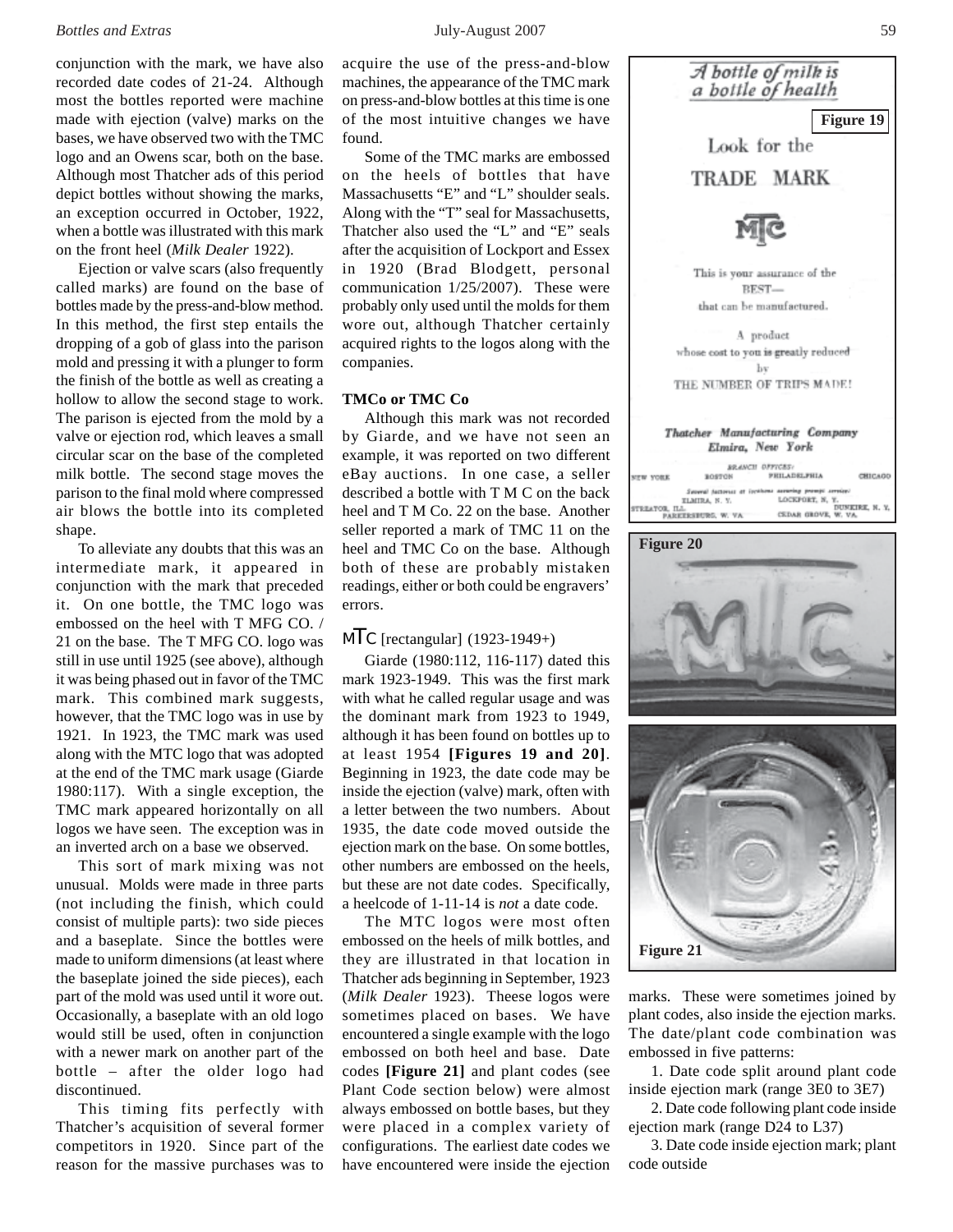4. Plant code inside ejection mark; date code outside

5. Date and plant code both outside the ejection mark (could be any location on base)

Sellers on eBay have reported date codes in conjunction with the MTC logo as early as "24" and "25" – both within an ejection mark on the base in the #2 configuration. The earliest split date code we have encountered was "3E0" and "3D0" (see ranges above). Date codes outside the ejection marks range from at least "26" to at least "47" with a single outlier recorded as "51."

With a single exception, all of the bottles marked with the MTC logo were made by press-and-blow machines (leaving ejection or valve marks). A single bottle was reported on eBay with MTC-S11 embossed on the heel and an Owens scar on the base.

#### **(1944-1985)**

According to Giarde (1980:112, 117), this mark was used from 1949 until his book was published in 1980. This is the only mark noted by Toulouse (1971:496), and his illustration did not show the serifs. He dated the mark "1900 to date" (i.e., 1971). Giarde's information was obviously researched in much greater depth. However, neither author was entirely correct.

The serif mark is clearly shown in 1944 ads for Thatcher's new line of packers' ware (food bottles) and beer bottles (*Food Packer* 1944; *Modern Brewery Age* 1944) and almost certainly represents the Thatcher entry into new product lines that year (**Figure 22** – also see Figure 9). The earliest date code we have observed for the mark was "54," although our sample for this newer mark is small. Hanlon (1971:6- 17) illustrated an example of this mark in



his 1971 chart. It remained listed in 1982 (Emhart 1982:75). The mark was certainly used until Thatcher closed in 1985.

#### **MTC in a triangular outline**

According to Giarde (1980:119-120), "The Thatcher mark used after 1923 has been found within a triangle on a one ounce coffee creamer (Rochester Dairy). Use of the surrounding triangle is an oddity for Thatcher." We have not seen this anomalous mark.

### **T in the Massachusetts Seal**

Beginning in December 1900, the Commonwealth of Massachusetts instituted a "seal" law to regulate the capacity of milk bottles. Initially, local jurisdictions etched the seals on individual bottles, noting that each bottle met the standards. In 1909, Massachusetts required that all glass factories selling bottles to dairies within the state mark their containers with a Massachusetts seal. The seals took various forms, and the mark used by Thatcher was "T" (Blodget 2006:8; Schadlich & Schadlich 1984; Schadlich ca. 1990).

The earliest seals, beginning in 1909, were in the form of a slight arch above the front plate mold, embossed "MASS SEAL T." By at least 1911, a configuration with the same wording was embossed horizontally across the upper back body – although the arched variation may have also continued in use. The final shape, "MASS / T / SEAL" in a circular format, was in use by at least 1914, although Massachusetts law did not require that specific configuration until 1918.

As Thatcher bought other milk bottle manufacturers, it continued to use their seals until the existing molds wore out. This is notable on a bottle in the Morin

> collection with the "MASS / L / SEAL" embossed on the shoulder **[Figure 23]** and the TMC mark of Thatcher appearing on the



**Figure 23**

heel. By 1924, however, the transition appears to be complete. It is also probable that Thatcher used both the seals and marks of the former companies while filling existing orders, probably only during the first year of transition. Most (possibly all) Thatcher milk bottles with Massachusetts seals were made in either the Elmira or Lockport

plants, both located in New York.

#### **K9, K-9, or K.9 (ca. 1928-late 1930s)**

These marks are found on bottles, both with or without a Thatcher mark. These bottles lack date codes, although Giarde (1980:118-119) suggested a date range from the 1920s to the late 1930s. Giarde attempted to explain the marks but finally concluded, "In the final analysis it can only be said that K9 milk bottles should be attributed to Thatcher. Beyond that the K9 will remain a mystery until some researcher finds the answer."

A complicating piece of evidence is the listing of the mark as belonging to the Knox Glass Bottle Co. in the 1928 Massachusetts Bulletin (Schadlich and Schadlich 1989). Blodget (2006:8) also identified "K9" in the Massachusetts seal as the mark identifying the Knox Glass Bottle Co. The earliest listing we have found for milk bottle production by Knox was 1930 (American Glass Review 1930:91).

The resolution of these apparently conflicting lines of evidence is fairly simple.



In December, 1932, Thatcher "purchased bottle machines, molds and name-plates, certain Hartford Empire licenses relating to the manufacture and sale of milk bottles, and good-will, etc., of Knox Glass Bottle Co., of Knox, Pa." (Porter 1935:1518). Bottles exhibiting both the K9

**Figure 24**

designation and a Thatcher mark were clearly made by Thatcher after 1932 **[Figure 24]**. Bottles with an embossed K9 but lacking any Thatcher mark were presumably made by Knox before the Thatcher purchase.

The "K" in the mark obviously indicated Knox, but the number "9" is less obvious. Although this line of inquiry has yet to be fully researched, about 1910, a national numbering system for milk bottle manufacturers was set in place. This was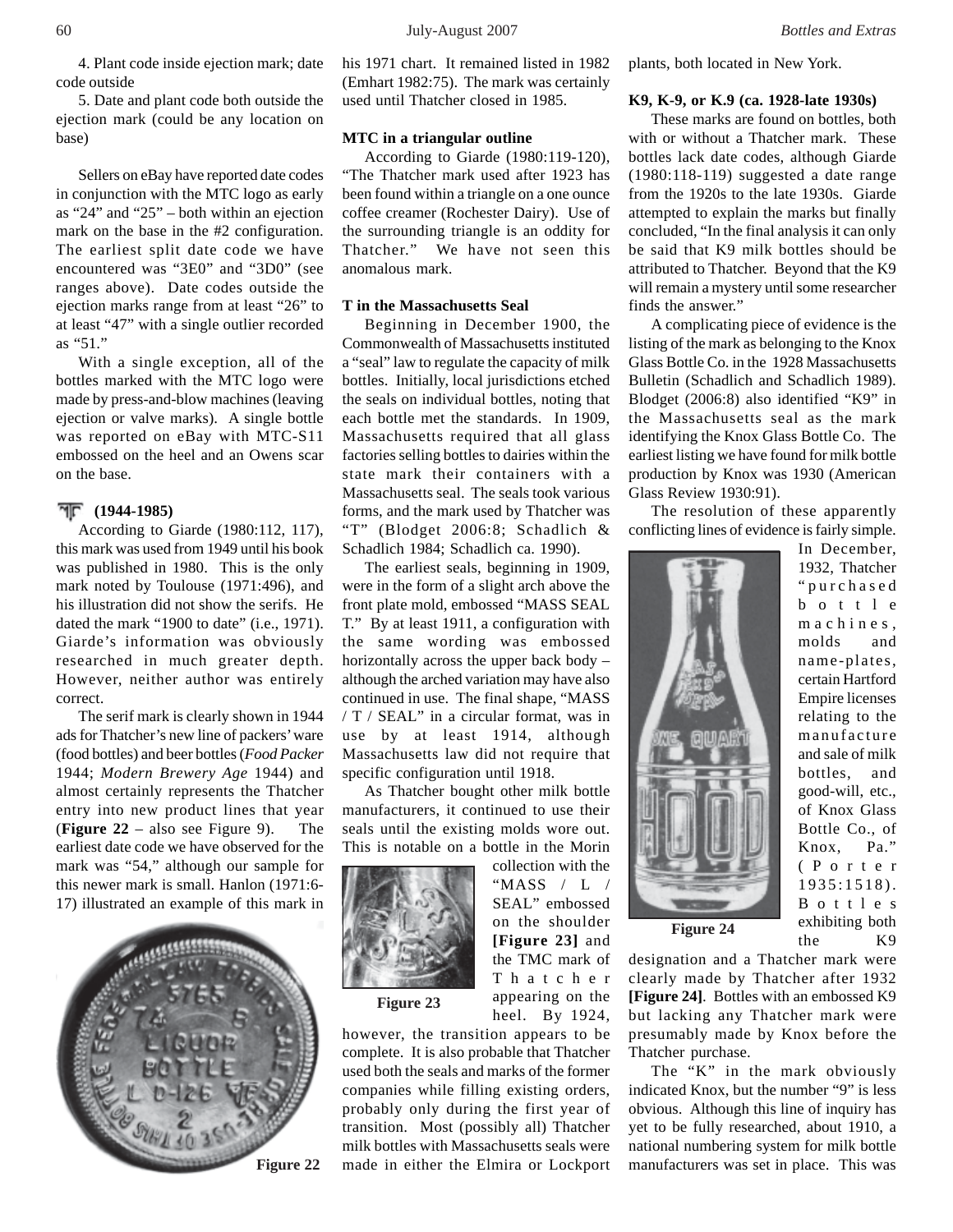probably not an official national government notation, but it was used consistently by virtually all milk bottle manufacturers. The number "1," for example, was assigned to the Lockport Glass Co. and was consistently used by that company in conjunction with the LGCo mark. Fidelity Glass Co. marked its bottles FG2 until the Atlantic Bottle Co. purchased the company and began using a mark of ABC2. This system continued in sequential order to at



**Figure 25**

Co.). The number assigned to Knox was "9." These marks are found in at least three

least 52 (the L52 mark used by Lamb Glass

locations and configurations on milk bottles. As discussed above, "K9" is found on Massachusetts shoulder seals only in the "MASS / K9 / SEAL" format, a configuration officially adopted in 1918, although it was used by at least 1914. The mark is also embossed on the heels of milk bottles, with and without the Massachusetts seal. A more unusual configuration is

"SEALED / K9" in a plate mold on the shoulder **[Figure 25]**. We have not discovered a specific reason for this usage.

#### **Other "Seals" and Required Marks**

Maine also had a seal requirement that mostly used numerical codes instead of initials. Thatcher was awarded code #1. The



**Figure 26**



**Figure 27**

Maine seal, like those discussed above for Massachusetts, was usually embossed on the shoulder and could be in a plate mold. The configuration for Thatcher was "MAINE (arch) / 1 / SEAL (inverted arch)." In one very unusual format, it was found in red pyroglaze on the shoulder of a square milk bottle in the same format, except that "MAINE" and "SEAL" were both horizontal **[Figure 26]**. An embossed MAINE K9 SEAL also exists **[Figure 27]**.

Rhode Island also used the seal system, but we have found very little information about those bottles. One eBay seller reported a bottle embossed "R.I. / 11 / SEAL," but we have not been able to verify this. Schadlich and Schadlich (1989), however, identified the number "11" with Thatcher. Giarde (1980:146) also noted that the heelmark "REGISTERED SEALED 1-11-14" was commonly associated with Thatcher marks. Morin (personal communication 3/ 3/2007) hypothesized that the number combination was derived from numerals used by the various glass plants acquired by Thatcher in 1920. Lockport Glass Co. universally embossed a "1" beneath

its "LGCo" heelmark; Thatcher was identified by "11"; and "14" was associated with J. T. & A. Hamilton milk bottles.

Wisconsin also required codes, although we do not currently know where the information was embossed on the bottle. Thatcher also received the #1 code from Wisconsin (*Stevens Point Journal* 1913:1). Minnesota used a different design for seals: a triangle in

two sections with the identifying code number under the apex with "minn" in the lower section separated by a line. Again, the Thatcher number was "1" **[Figure 28]**. The triangles were originally placed on the shoulder but eventually migrated to the heel. In the Pennsylvania system, shoulder seals for Thatcher bottles took the circular form of



**Figure 28**

SEALED (arch)/ 11 / PA (inverted arch). Central numbers of both "11" and "1" have been identified in eBay photos, and the heel mark "REGISTERED SEALED 11PA1" was noted by Giarde (1980:146) and recorded as a heelmark on eBay.

#### **T in an inverted triangle**

This mark has sometimes been attributed to Thatcher (Snyder 2006:13). Giarde (1980:123-125) discussed four possible contenders, proposed by collectors as the user of the Inverted-Triangle-T mark. A key issue in his discussions is that the Inverted-Triangle-T mark is known to have been accompanied by a "TR" in the Massachusetts seal. Giarde (1980:124), however, stated, "There is not the slightest shred of evidence supporting such a conclusion. In other contexts (e.g., Schadlich & Schadlich 1984) and in ads, the Inverted-Triangle-T mark is solidly identified with the Travis Glass Co.

# **Plant Codes**

Often, milk bottles made by Thatcher during the ca. 1923- 1947 period (bearing the non-serif MTC mark) were embossed on the base along with a single large letter that covers most of the base. These large initials represent the dairies or creameries that actually used the milk bottle; they are not related to manufacturer's marks or plant codes. In addition, numerous milk bottles have been observed embossed on the bases with smaller, single letters. Although these smaller letters may be embossed anywhere on the bases (including within the ejection mark – with or without a date code), with a very few exceptions, they fall into predictable patterns.

We repeatedly see the letters "D," "E," "L," and "S" embossed either near date codes or on some other part of the base **[Figures 29 and 30]**. Schadlich ([ca. 1990]) suggested that these letters are plant codes for Dunkirk, New York; Elmira, New York; Lockport, New York, and Streator, Illinois. Although we have not seen a bottle with the mark on the base, Shadlich included the

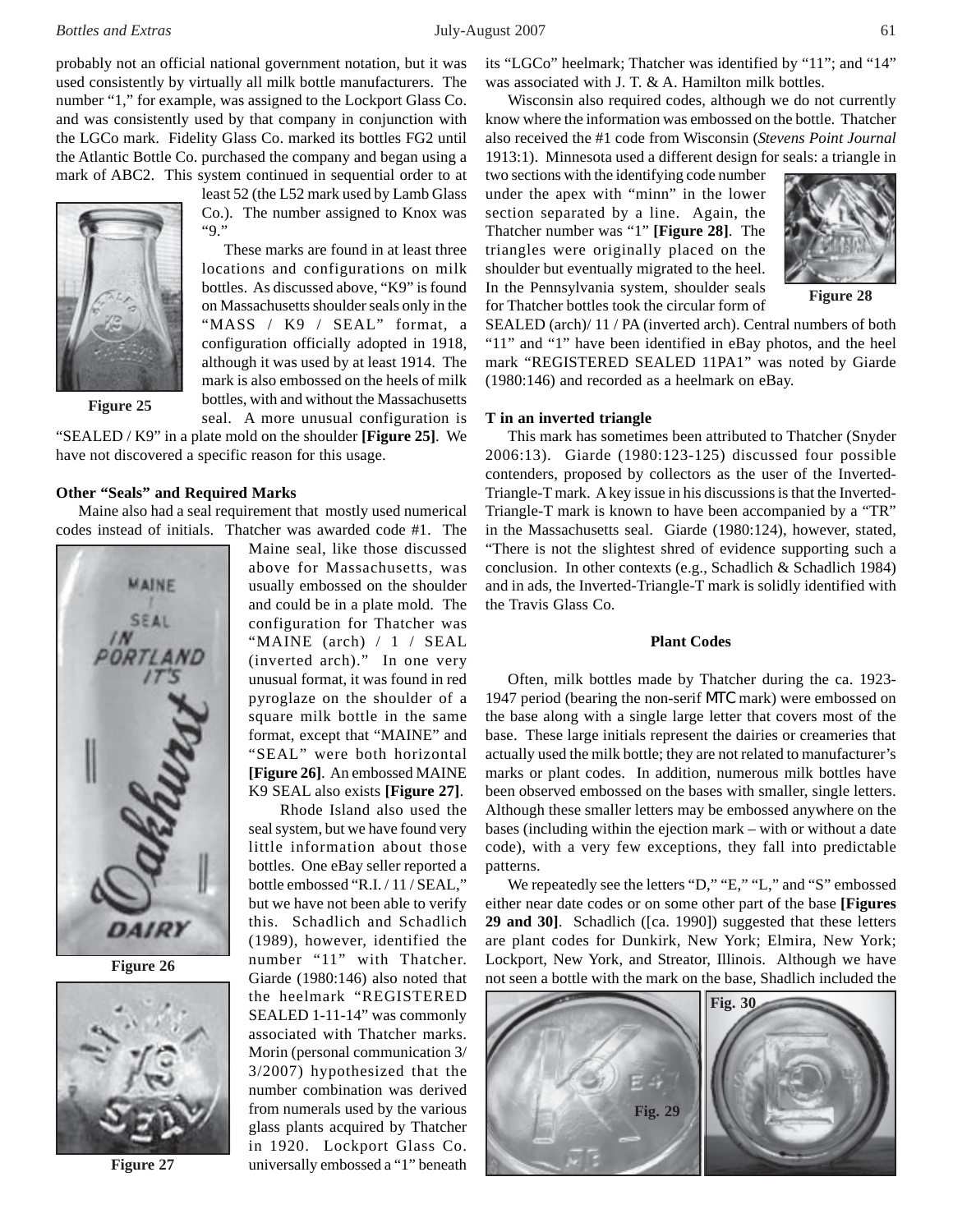|  |  |  |  |  |  | <b>Table 1 – Thatcher Plant Locations and Dates of Operation</b> |
|--|--|--|--|--|--|------------------------------------------------------------------|
|--|--|--|--|--|--|------------------------------------------------------------------|

| <b>City</b>        | <b>State</b> | <b>Dates in Operation</b>   | <b>Sources</b>                                                                               |
|--------------------|--------------|-----------------------------|----------------------------------------------------------------------------------------------|
| Kane               | <b>PA</b>    | 1905-1924*                  | Toulouse (1971:497-498); Ads                                                                 |
| Ottawa             | IL.          | 1908-1909                   | Toulouse (1971:498); National Glass Budget 1904                                              |
| Streator           | IL           | 1909-1985**                 | Toulouse (1971:498); Ads; Syracuse Herald-Journal (1985)                                     |
| Elmira             | <b>NY</b>    | 1912-1985                   | Toulouse (1971:498) Rawlinson 1969:23; Milk Dealer (1916);<br>Syracuse Herald-Journal (1985) |
| Lockport           | <b>NY</b>    | 1920-at least 1944; by 1947 | Wall Street Journal 1944; Ads                                                                |
| <b>Dunkirk</b>     | <b>NY</b>    | 1920-at least 1936; by 1939 | Ads; Moody (1921:615)                                                                        |
| Mt. Vernon         | OH           | 1920-1924*                  | Moody (1921:615; 1924:1010); Ads                                                             |
| Clarksburg         | <b>WV</b>    | 1920-1925                   | Toulouse (1971:498); Moody (1921:615; 1924:1010); Ads                                        |
| <b>Cedar Grove</b> | <b>WV</b>    | 1920-1931                   | Toulouse (1971:498) Ads; Moody (1921:615; 1924:1010)                                         |
| Parkersburg        | <b>WV</b>    | 1920-at least 1930; by 1934 | Toulouse (1971:498); Ads                                                                     |
| Winchester         | IN           | 1922-1923***                | Toulouse (1971:498); Ads                                                                     |
| Long Island        | <b>NY</b>    | 1933-at least 1941; by 1947 | Toulouse (1971:498); Ads; Harvard (2006); Moody; Porter (1935)                               |
| Olean              | <b>NY</b>    | 1944-1948 †                 | Olean Times-Herald (1943; 1948); Arrandale (1945); Bradford<br>Mirror (1951)                 |
| Lawrenceburg       | IN           | 1951-1985                   | Glass Industry 1951; Syracuse Herald-Journal (1985)                                          |
| Jeannette          | PA           | 1951-1961 ††                | Harvard (2006); Moody; Whittten 2006                                                         |
| Saugus             | CA           | 1955-1985 †††               | Los Angeles Times (1955); Syracuse Herald-Journal (1985)                                     |
| Tampa              | <b>FL</b>    | by 1960-1985                | Abele 1960; Syracuse Herald-Journal (1985)                                                   |
| Toledo             | OH           | by 1965-at least 1971       | Moody                                                                                        |
| Wharton            | <b>NJ</b>    | 1966-1985                   | Kelly and Kelly (2004); Syracuse Herald-Journal (1985)                                       |

**\*** Although Toulouse stated that these plants closed in 1925, they were no longer listed in a December 1924 ad (*Glass Container* 4(2):1924:55). The Kane plant was built late in 1904, but production on the new Owens machines took a long while to perfect. As late as March, 1905, no Owens machines were in production outside of the Owens demonstration plant at Toledo ("The Owens Bottle Machine." *National Glass Budget* 20[45]:11. 1905). Therefore the earliest possible year for production at Kane is 1905.

**\*\***Rawlinson (1969:23), however, placed the installation in 1907 with a second furnace added in 1908. We have found no confirmation for this.

**\*\*\*** The Winchester first appeared in Thatcher ads in May 1922 but was dropped in September 1923.

**†** Thatcher controlled the Olean stock by 1935, but the company retained its own identity until January 1, 1944.

**††** The Jeanette plant was purchased in 1951 but was first listed in Thatcher ads in 1954.

**†††** Ads list the Saugus as early as 1954, but it was not completed and in operation until late 1955 (*Los Angeles Times* 1955).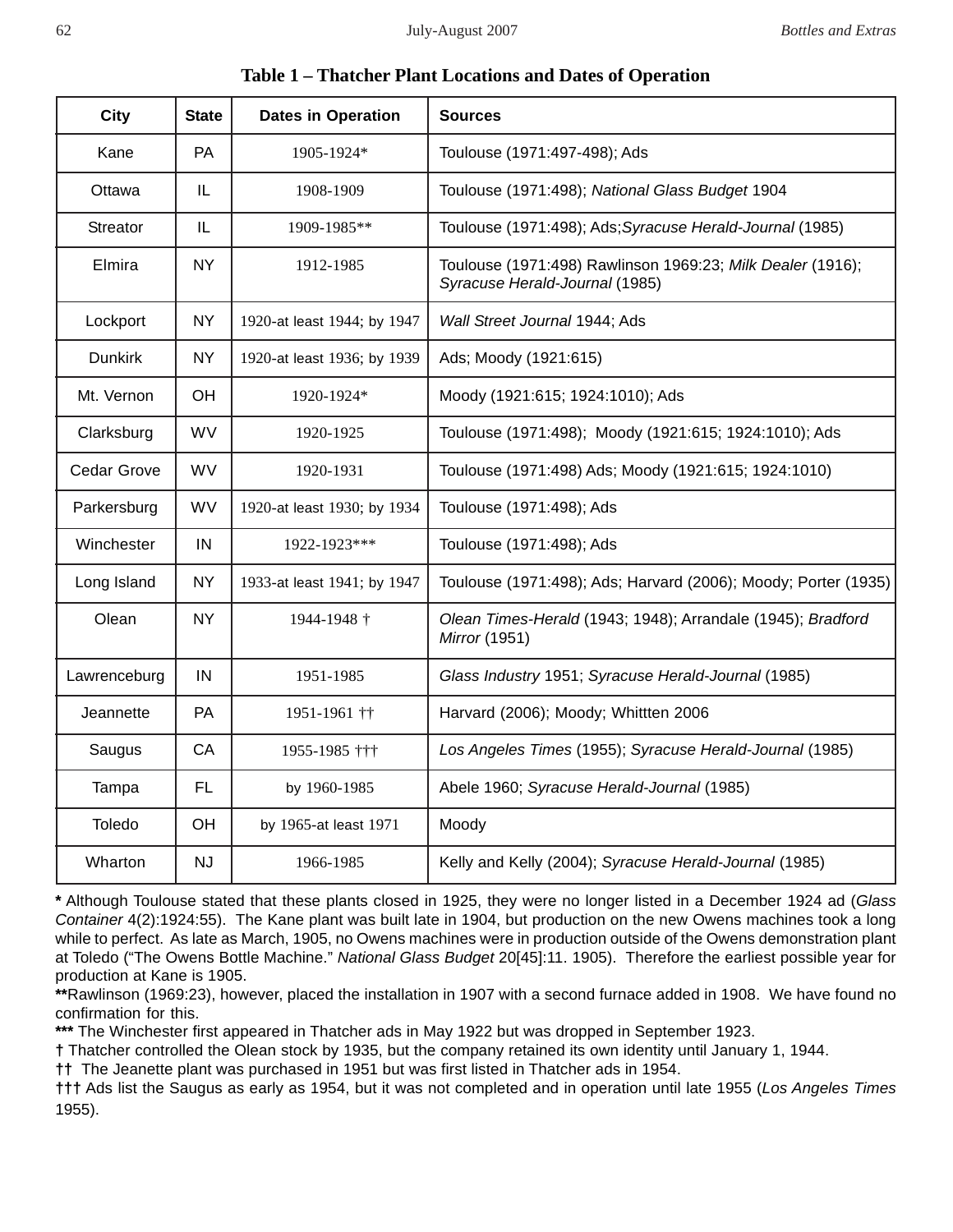"K" from Kane, Pennsylvania. Marks we have observed fit into the following ranges based on accompanying date codes:

| $D - 1924 - 1930$ |
|-------------------|
| $E - 1926 - 1960$ |
| $L - 1925 - 1937$ |
| $S - 1924 - 1963$ |

The "S" mark also appeared in association with one TMC basemark and a "24" date code as well as on a bottle embossed T.MFG.CO. (arch) / S / PAT. SEPT.  $17<sup>TH</sup>$  1889 (inverted arch) and another that is identical except that it has the T M'F'G CO mark. We have only found the other "D" and "L" factory codes in association with the MTC mark. Both the "S" and "E" codes continued in existence long enough to be associated with the final mark in the inverted triangle shape.

Our sample for non-milk bottles is very small, but we have recorded "O" codes on beer (1953) and food (undated) bottles; "S" with a 1945 date code on a Pepsi-Cola bottle; and "L" (1974) on a liquor bottle. The "O" with a "53" date code is too late for the Olean, New York, plant and too early for the one in Toledo, Ohio. Since only five plants were in operation at the time, and four of those used identified letters (e.g., S for Streator), only the plant at Jeanette, Pennsylvania, remains. If the "O" is, indeed, a plant code, the reasons for the choice are a mystery.

The "S" almost certainly indicates the plant at Streator. The "L" is too late for Lockport and probably indicates the Lawrenceburg factory. A mystery code, however is "N 42" on a milk bottle base, unless it signifies the Long Island, New York, plant. A final letter is a "C" mark that was used in conjunction with date codes from at least 1958 to at least 1962. This could indicate the factory at Saugus, California.

By comparing the ranges for date codes in conjunction with factory codes, it is clear that all fall within the known dates of operation for the main Thatcher plants. Using this as a test, it is almost certain that the "D," "E," "L," and "S" codes represent Thatcher factories, and it appears that the system was continued until at least 1965. By that time, glass milk bottles were rapidly being replaced by waxed paper and plastic, and Thatcher had completed the shift to a dependence on a more diversified container line.

# **Discussion and Conclusions**

Thatcher manufacturer's marks, in general, correspond nicely with Thatcher history and technology. The earlier marks on mouth-blown bottles for example, all pre-date the adoption of the Owens Automatic Bottle Machine and the building of the Kane factory in 1905. The date codes beginning in late 1909 also fit in well with the adoption of the Massachusetts seal at that time. The last date code found on any Owens-machine-made Thatcher bottle was 1926 – almost certainly the end of the phasing out of the Owens machines.

The use of the TMC mark, beginning in 1920 on bottles made with press-andblow machines, also matches history, as Thatcher acquired the various companies that had formerly used the Hartford-Fairmont machines and began the process of switching to those more versitile machines in Thatcher factories at that time. During the 1920s, Thatcher bottles with Owens scars become increasingly less common until the last one we can trace was made in 1926.

Thatcher was one of the major players in milk bottle production throughout the  $20<sup>th</sup>$  century, so pinpointing information on its marks and codes is becoming increasingly important. Although the earliest marks from the company are difficult to date closely, Thatcher was one of the early users of date codes, beginning by late 1909. This allows virtual pinpoint dating for the manufacture of most Thatcher bottles. In many cases, plant codes also allow the identification of the factory of manufacture, as well.

Future research should address when Thatcher stopped using the 1889 patent date on its bottles. We suspect that may have been concurrent with the adoption of the Owens machines. Research on date and factory codes of more recent bottles (late 1940s on) also needs to be conducted on a larger sample.

#### **Acknowledgments**

We express our gratitude to Phil Perry of Owens-Illinois Glass Co. for providing the Glass Container Industry History spreadsheet with information about Thatcher. Phil and Russell Hoenig, also of Owens-Illinois, have worked with us to help increase our knowledge of Owens-Illinois and the glass industry in general. These two have provided invaluable information about the history of their company and glass manufacture in general.

Thanks also to Brad Blodget of Holden, and Al Morin of Dracut, both in Massachusetts, for providing information from their collections about connections between the Massachusetts seals and Thatcher marks.

Please send all comments to: Bill Lockhart 1313 14<sup>th</sup> St., Apt. 21 Alamogordo, NM 88310 (505) 439-8158 bottlebill@tularosa.net

#### **References:**

# Abele, John J.

1960 "Personality: Man Behind Changes in Glass." *New York Times* December 11, 1960

#### American Glass Review

1927 *Glass Factory Yearbook and Directory*. American Glass Review, Pittsburgh, Pennsylvania.

1930 *Glass Factory Yearbook and Directory*. American Glass Review, Pittsburgh, Pennsylvania.

1934 *Glass Factory Yearbook and Directory*. American Glass Review, Pittsburgh, Pennsylvania. Includes reprint of the *Glass Trade Directory for 1904*. Commoner Publishing Co., Pittsburgh, Pennsylvania.

### Arrandale, Roy S.

1945 "Thatcher Installs New Batch Plant at Olean." *Glass Industry* 26(5):229- 232.

Barlett, Donald L. and James B. Steele 1992 *America: What Went Wrong?* Andrews McNeel Publishing, Riverside, New Jersey. www.ourcivilisation.com/ economy/usa/chap2.htm

#### Blodget, Bradford G.

2006 "Milk Bottles from the Heart of the Commonwealth: A Collector's Guide to the Milk Bottles from the City of Worcester, Massachussetts, 1890-2006." Unpublished manuscript.

#### *Bradford Mirror*

1951 "Thatcher Glass Firm Property, Olean, Purchased for \$200,000." *Bradford Mirror* December 29, 1951:2. [Bradford, Pennsylvania]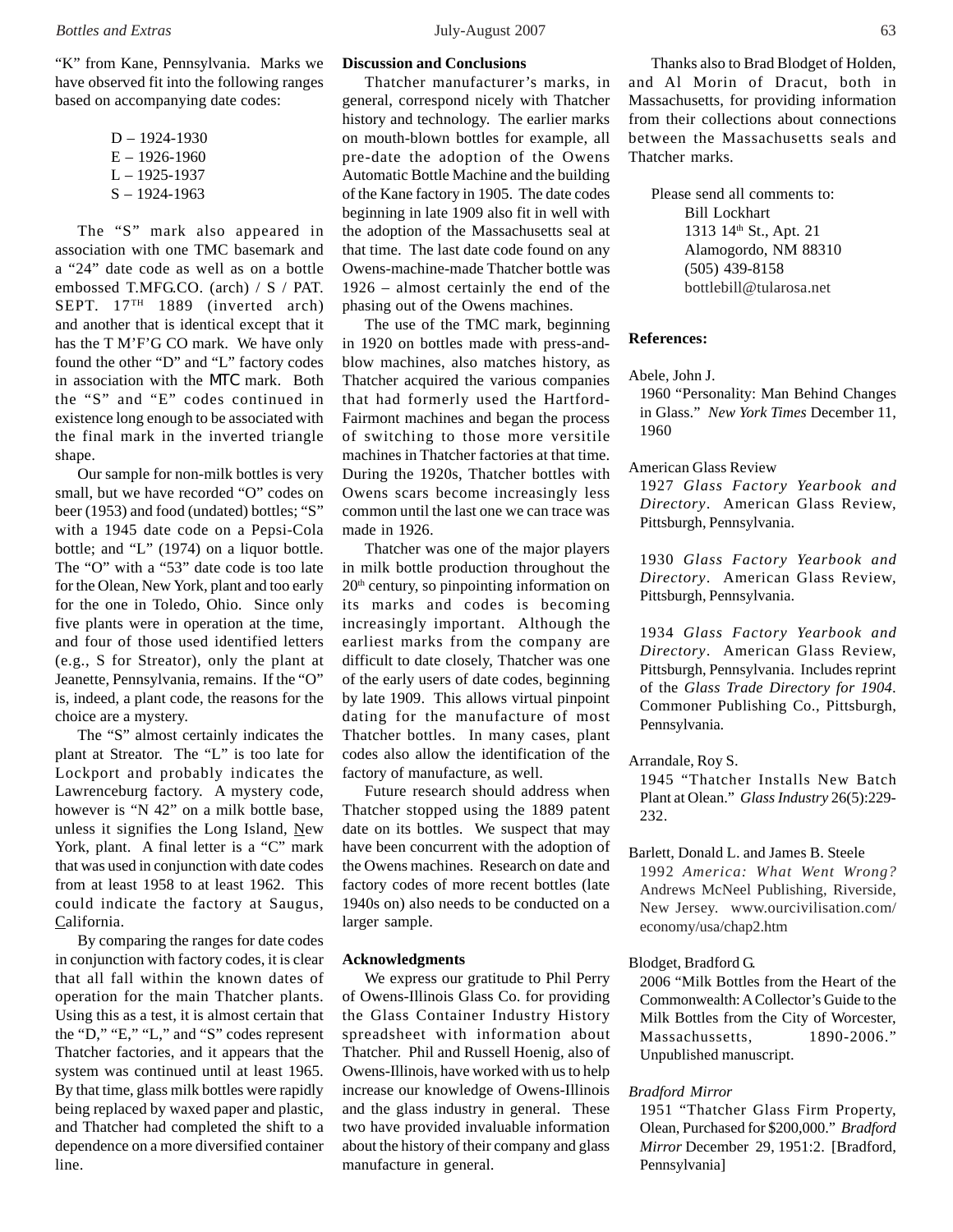*Cultivator and Country Gentleman* 1895 "The Common-Sense Milk Bottle." *Cultivator and Country Gentleman* 60(2218):562.

Creamery Package Mfg. Co. 1912 *General Catalog of the Creamery Package Mfg. Company, No. 350*. Creamery Package Mfg. Co., Chicago, Illinois.

#### Emhart Glass

1982 *Emhart Punt Marks*. Emhart, Zurich, Switzerland.

## *Food Industries*

1935 "Glass Packaging: Reuse Containers, Vacuum Packaging, Mark Trend." *Food Industries* 7(3):115-117.

#### *Food Packer*

1944 "Thatcher Quality Glass Containers." Advertisement. *Food Packer* 25(6):57.

#### Gallagher, T. F.

1969 "The Milk Bottle Through 85 Years." *American Dairy Review* 31(2):50, 95.

Gallagher, Thomas F. and Cecil Munsey 1969 "Milk and Its Containers." *Western Collector* 7(7):330-336.

#### Giarde, Jeffery L.

1980 *Glass Milk Bottles: Their Makers and Marks*. Time Travelers Press, Bryn Mawr, California.

#### Gingold, Oliver J.

1945 "Purely Gossip." *Wall Street Journal* January 23, 1945.

#### *Glass Container*

1924 "Thatcher: Superior Quality Milk Bottles." Advertisement. *Glass Container* 4(2):55.

1925 "Ready for Distribution Soon." *Glass Container* 5(1):43.

1927 "Francis E. Baldwin." *Glass Container* 6(6):7, 38-39, 44.

# *Glass Industry* 1951 "Thatcher in Lawrenceburg." *Glass*

*Industry* 32(9):454-456.

# *Glass Packer*

1935 "Thatcher Purchases Olean Glass Co." *Glass Packer* 14(9):574.

*Glass Worker*

1925b "Thatcher Mfg. Co. Ordered to Divest Itself of Three Plants." *Glass Worker* 44(30):12.

Hanlon, Joseph F. 1971 *Handbook of Package Engineering*. McGraw-Hill, New York.

Harvard Business School 2006 "Baker Library Historical Collections: Lehman Brothers Inc. Collection: Thatcher Glass Manufacturing Company, Inc. – Company History." http:/ /quincy.hbs.edu:8080/lehman/ company\_histories/s-t/

Hayes, Denis B. 1909 "Hayes on Bottle Machines." *National Glass Budget* 25(11):1.

*Hoard's Dairyman* 1908 "Thatcher's Milk Bottles." Advertisement. *Hoard's Dairyman* 38(52):1330.

*Journal of Industrial and Engineering Chemistry*

1913 "The Present Status of the Glass Bottle and Hollow Ware Industries in the United States." *Journal of Industrial and Engineering Chemistry* 5(11):951954.

1914 "The Present Status of the Glass Bottle Industry in the United States." *Journal of Industrial and Engineering Chemistry* 6(10):864-865.

Knipp, Tony 1990 "You Never Know What You Will Find." *The Milk Route* 120:4.

*Los Angeles Times* 1955 "New Glass Products Plant Starts Work." *Los Angeles Times* December 25, 1955:19.

#### *Milk Dealer*

1912 Advertisement: "Thatcher Milk Bottles Save You Money." *Milk Dealer* 2(1):13.

1916 "The Manufacture of Glass Milk Bottles." *Milk Dealer* 6(1):12-13.

1916b Advertisement: "Thatcher Bottles Everywhere Prove Our Claim." *Milk Dealer* 6(1):14.

1922 Advertisement: "Make Our Booth Your Headquarters." *Milk Dealer* 12(1):81. 1923 Advertisement: "Thatcher Milk Bottles." *Milk Dealer* 12(12):27.

1934 Advertisement: "Thatcher Bottles." *Milk Dealer* 23(6):27-28.

*Milk Plant Monthly* 1934 Advertisement: "Thatcher Bottles." *Milk Plant Monthly* 23(3):35-36.

Miller, George L. and Tony McNichol 2002 "Dates for Suction Scarred Bottoms: Chronological Changes in Owens Machine-Made Bottles." Paper presented at the 2002 SHA meetings, Mobile, Alabama.

#### *Modern Brewery Age*

1944 Advertisement: "The Beer Bottle of Tomorrow." *Modern Brewery Age* 32(4):4.

#### Moody, John

1921 *Moody's Analyses of Investments and Security Rating Books, Part II: Industrial Investments*. Moody's Investors Service, New York.

1924 *Moody's Analyses of Investments and Security Rating Books, Part II: Industrial Investments*. Moody's Investors Service, New York.

#### *National Glass Budget*

1898 "Flint, Green and Cathedral Glass Factories of the United States and Canada in Operation." *National Glass Budget* 13(38):7.

1899 "Glass Directory." *National Glass Budget* 12(42):7.

1904 "The Thatcher Mfg. Co." *National Glass Budget* 20(27):11.

1910a "Bottle Machine Statistics." *National Glass Budget* 25(50):1.

# *New York Times*

1920 Advertisement: "Thatcher Manufacturing Company." *New York Times* May 4, 1920:19.

#### *Olean Times Herald*

1943 "Glass Plant Changes Name to Thatcher Co." *Olean Times Herald* December 22, 1943:7.

1948 "Thatcher Glass Plant to Close Saturday: 285 Are Affected." *Olean Times Herald* June 7, 1948:2.